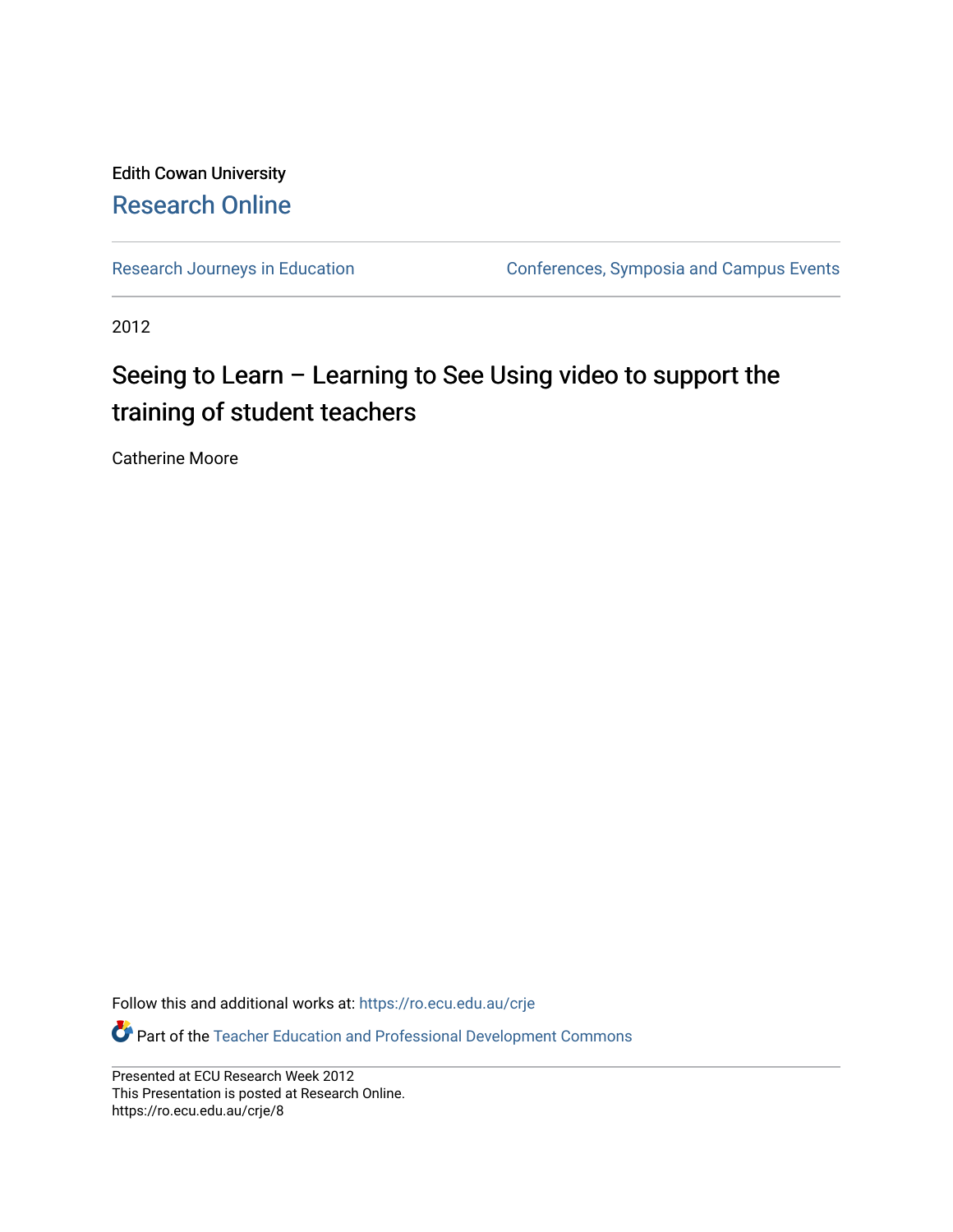School of Education**Edith Cowan University**



### **Seeing to Learn – Learning to See**

#### **Using video to support the training of student teachers**

**Catherine Moore**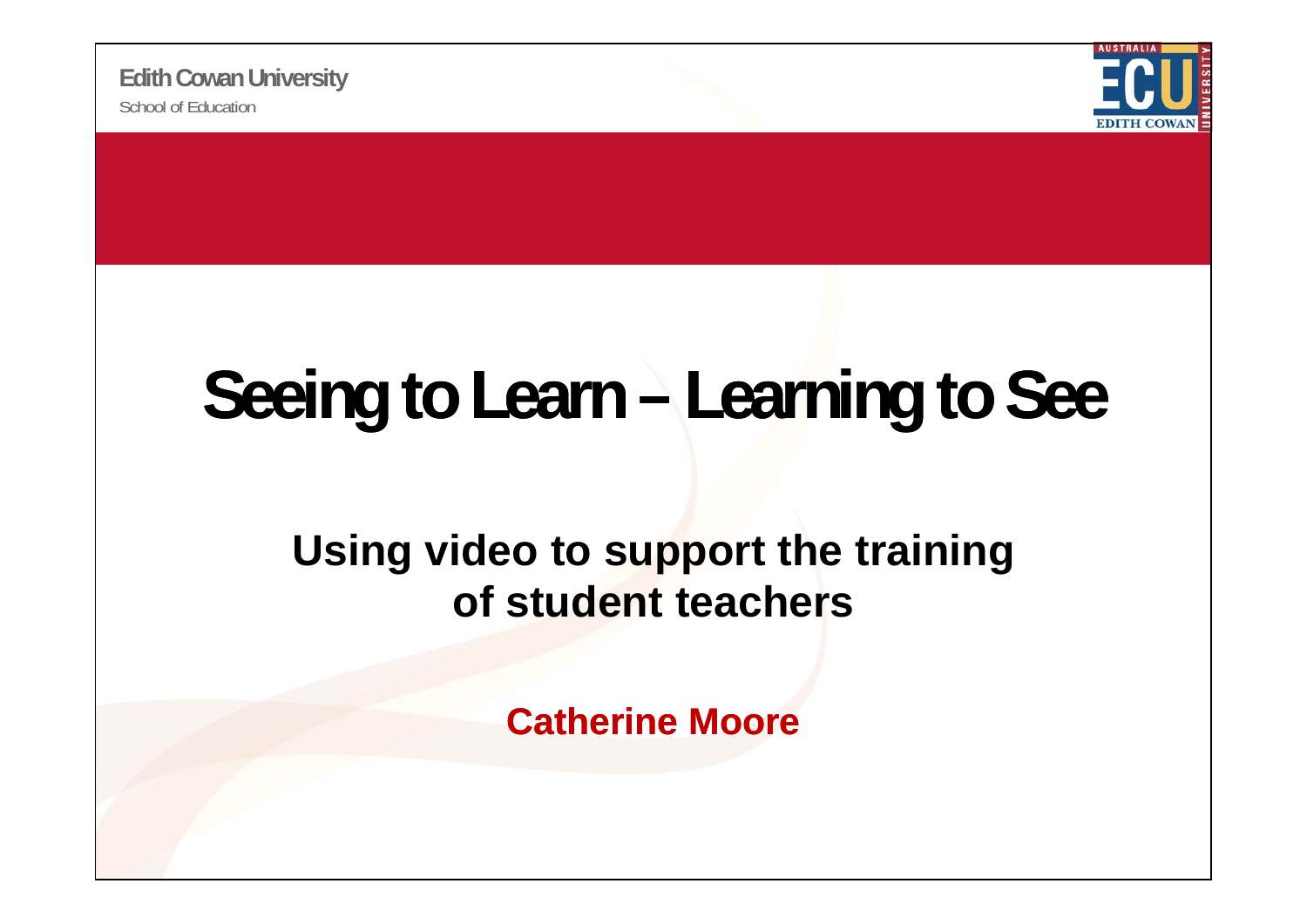

#### Main aim of study

The study hopes to provide insight into ways in which pre-service teacher education might be adapted to better serve the needs of education in the 21<sup>st</sup> century.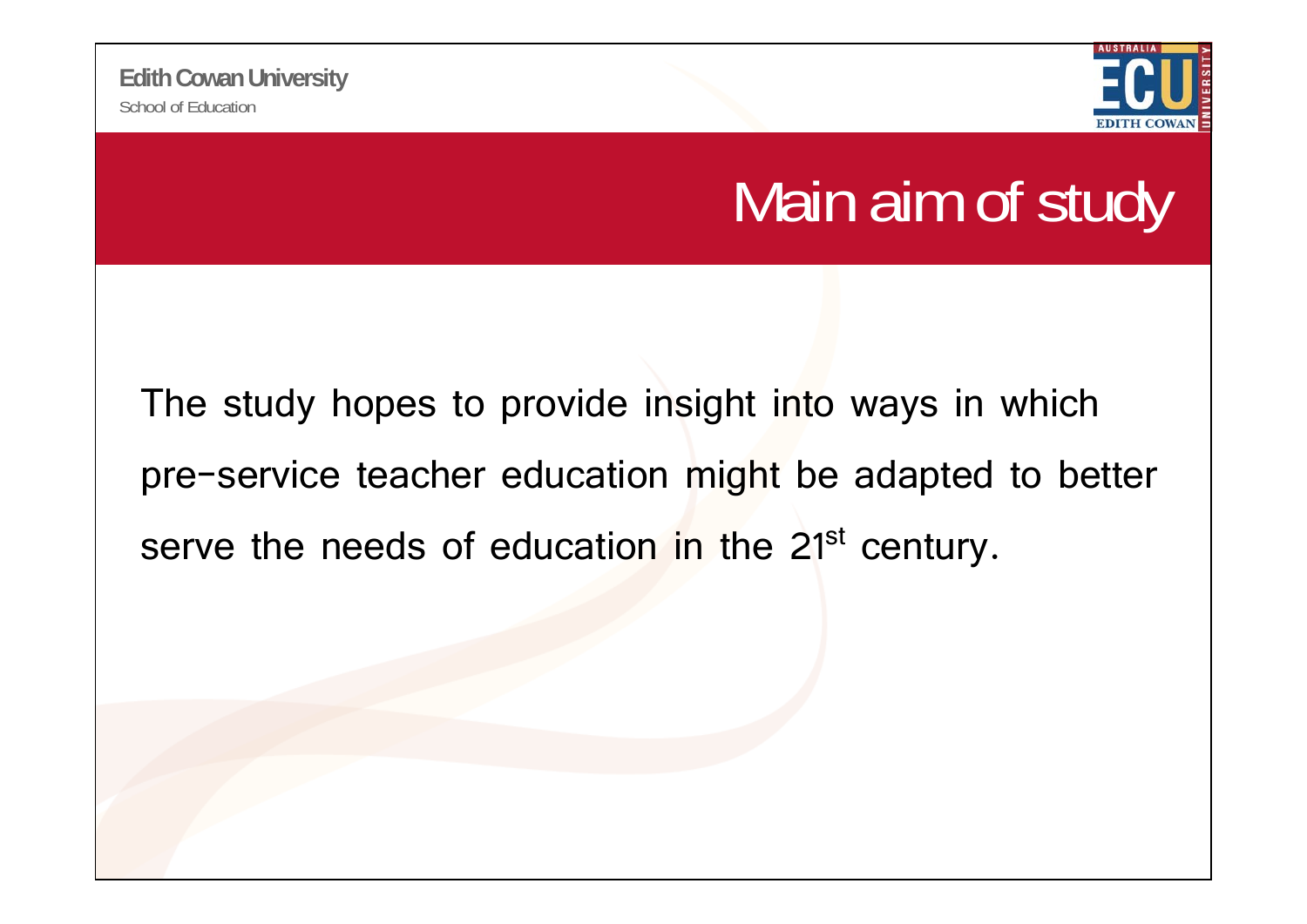

#### Main aim of study

This study will inquire into:

- $\bullet$ How a reflective process involving video and multiple perspectives affects the development of pre-service teachers' professional vision.
- • How the act of contributing to the professional development of others affects the development of teacher professional judgement.
- •How pre-service teachers develop agency to direct their ongoing professional development.
- •How external factors affect the professional growth of pre-service teachers during their final practicum.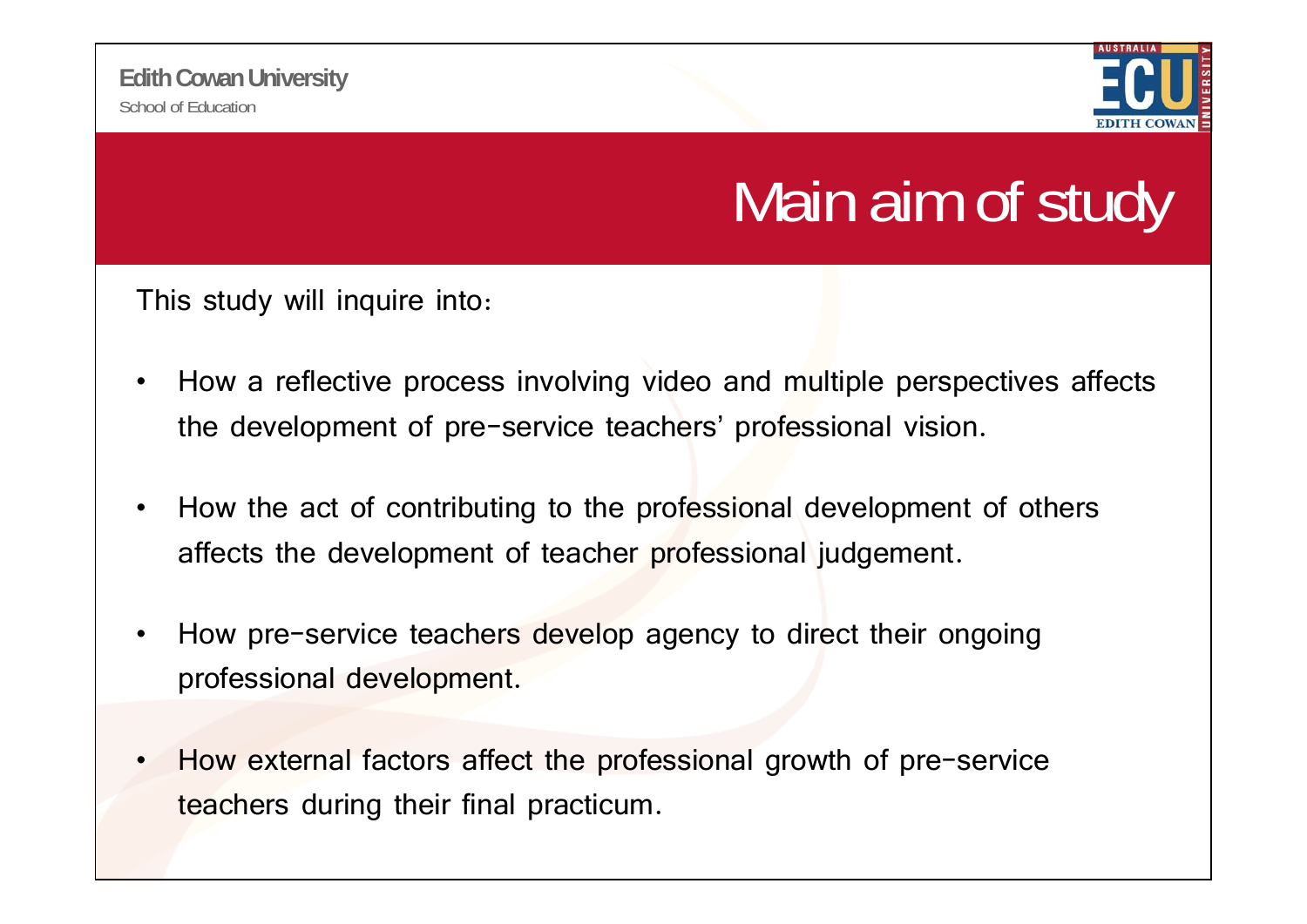

#### **Background**

Improving teacher effectiveness is the single most profound economic transformation open to Australian governments. (Jensen, 2010)

Improving teacher effectiveness requires excellence in initial teacher education and ongoing teacher professional development.

This project focuses on teachers' initial education, and has implications for ongoing professional development and lifelong learning.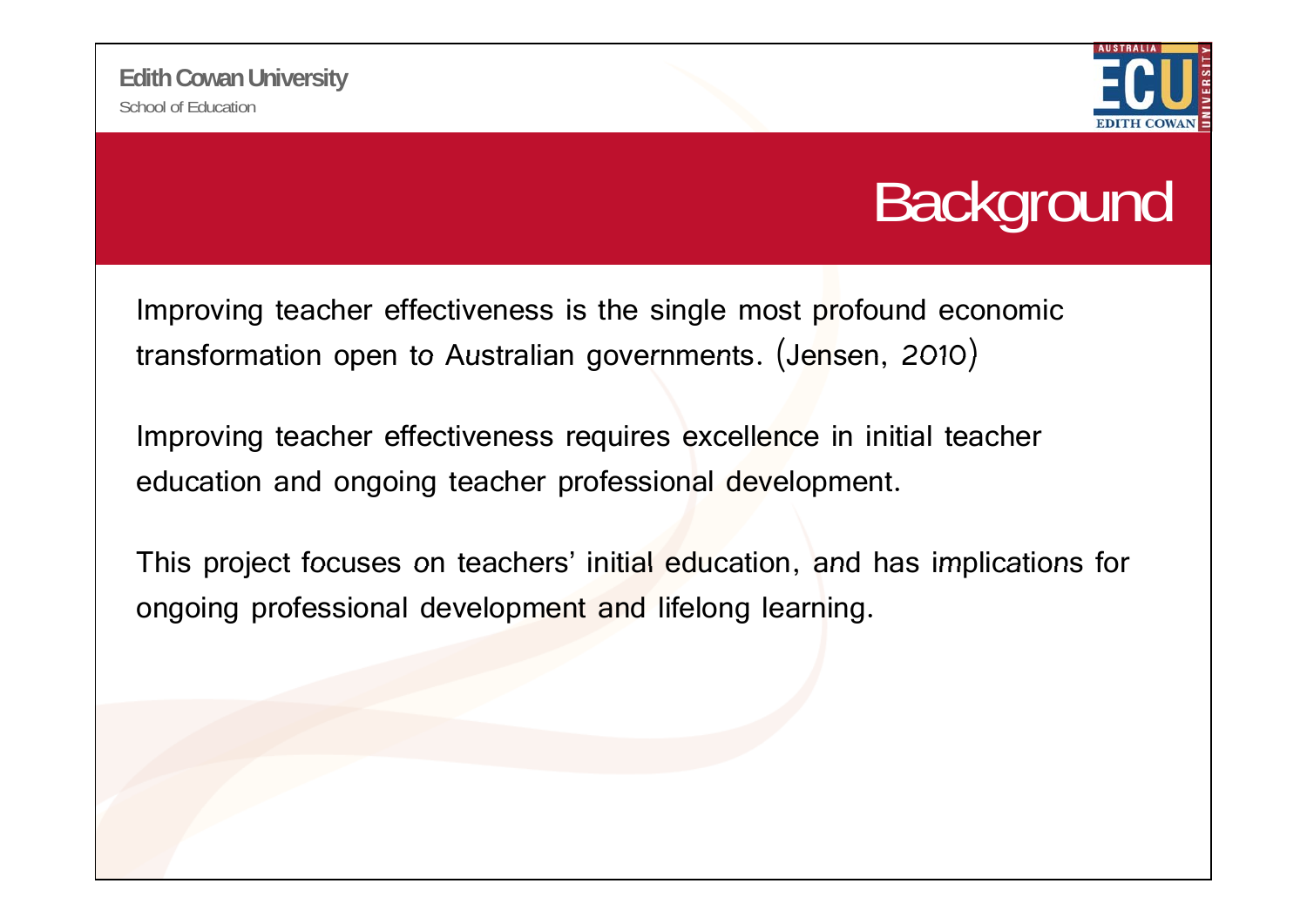

#### **Background**

The Australian Teacher Performance and Development Framework (ATPDF) released in August 2012 suggests that an effective approach to PD:

- •aims to promote genuine professional conversations;
- •has a focus on improving outcomes for students;
- •presents a clear picture of what effective teaching looks like;
- •accepts that teachers have a powerful role to play in each others' development as well as their own;
- •is shaped by the school's context and priorities; and
- •should integrate the various activities teachers are engaged in, rather than being a separate and additional process.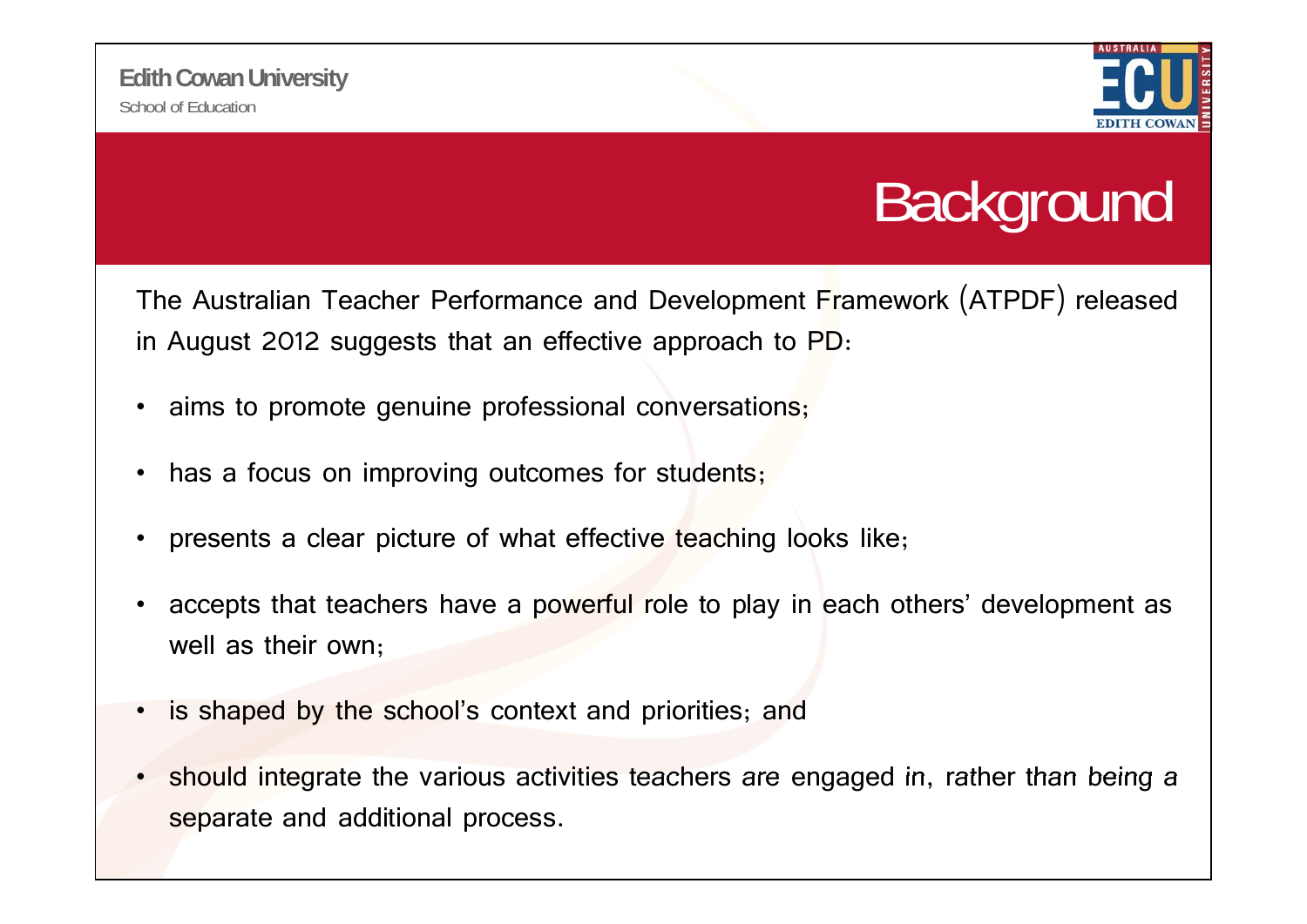

#### **Significance**

There is increasing recognition of the value and critical importance of reflective processes in initial teacher education and ongoing professional development (Jensen et al, 2012).

This research will assist in developing an implementation framework for initial teacher education that

- o mirrors the approach of the ATPDF and
- $\circ$  incorporates the use of video data and reflective processes
- o within a professional learning community.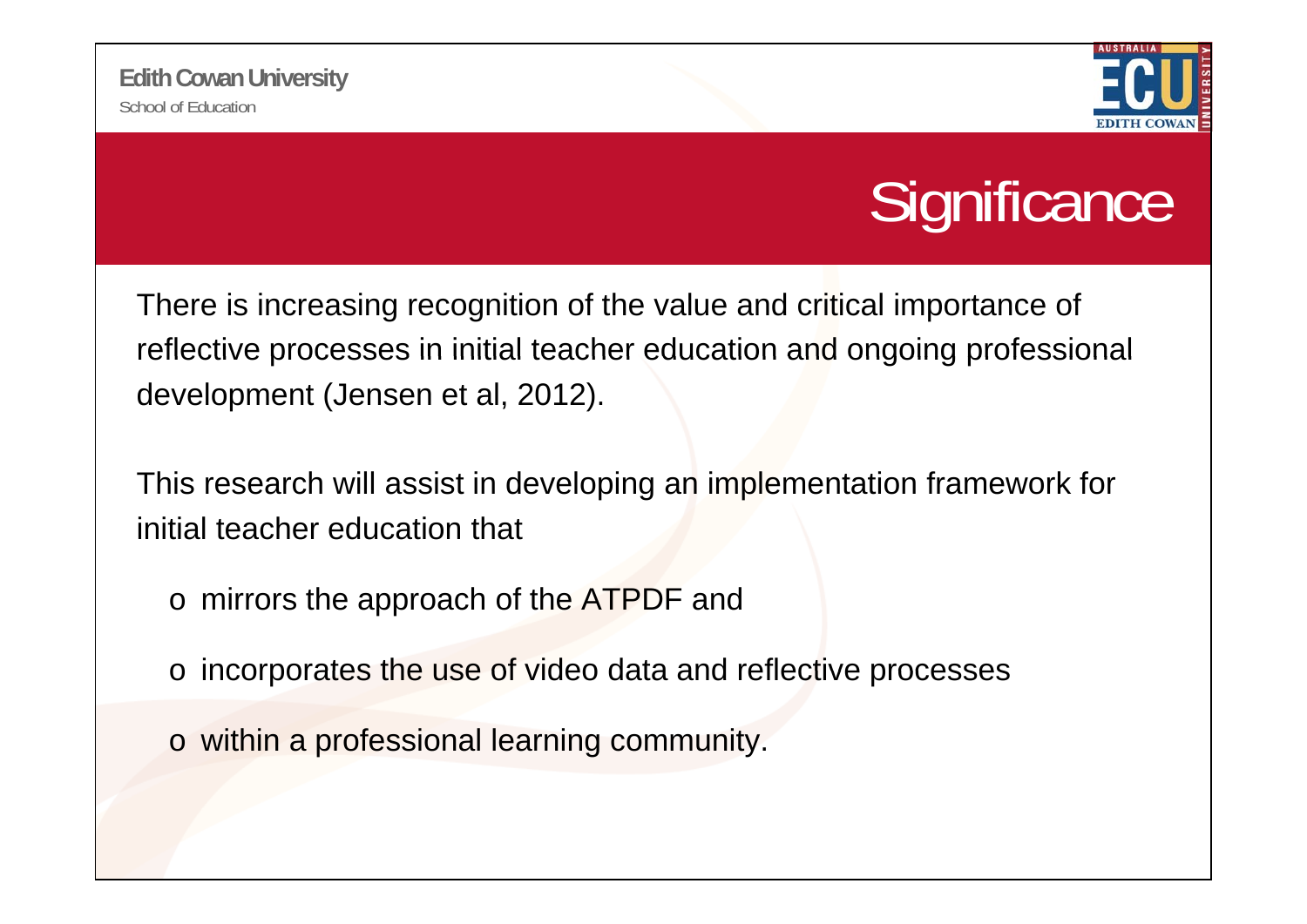

#### Conceptual framework

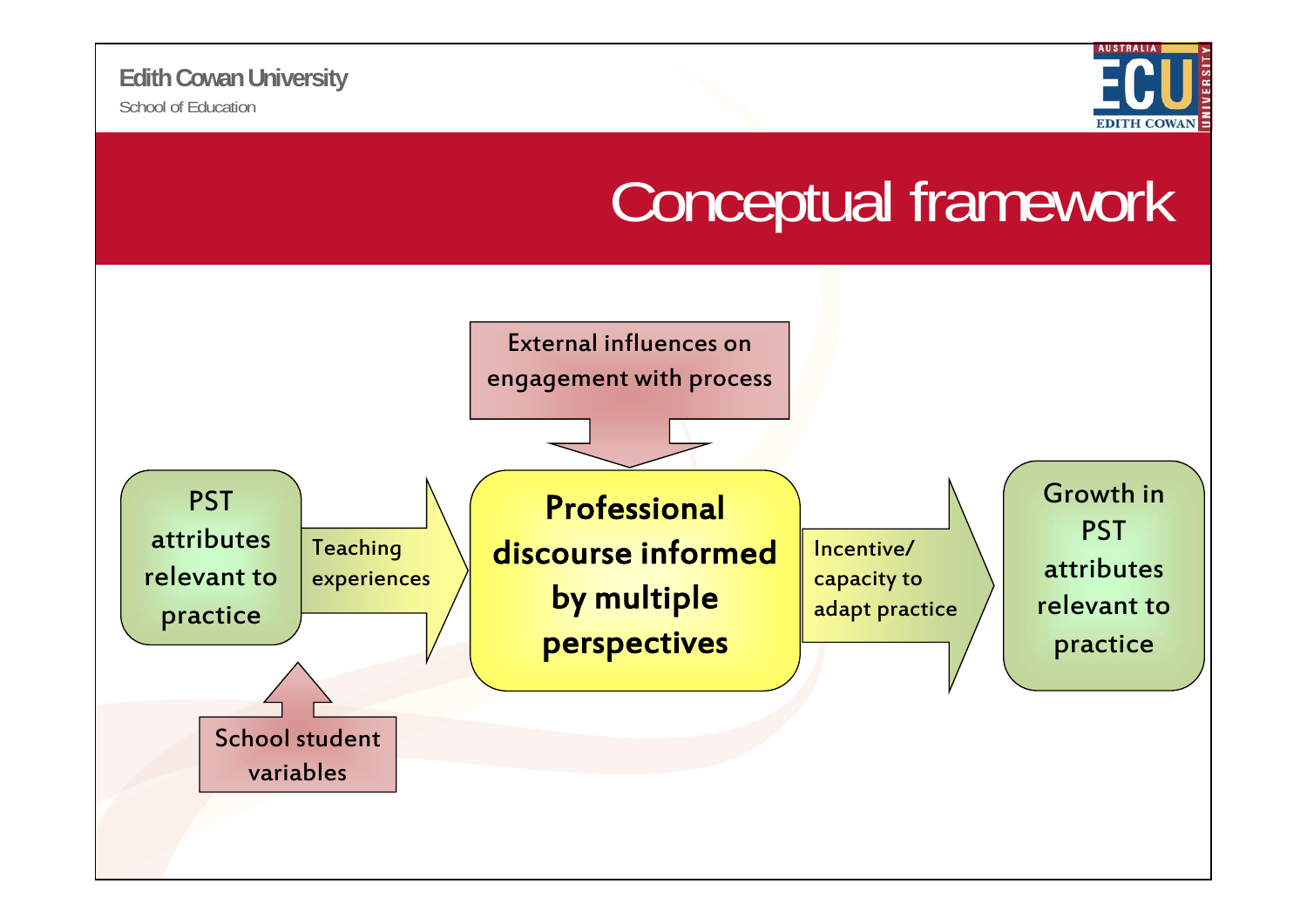School of Education**Edith Cowan University**

PST

attributes

l relevant to



Skills should be acquired through authentic contexts d by communicating with peers and experts about and within those contexts (McLoughlin & Luca, 2002).

experiences

Students demonstrate increasedconfidence and competence in professional judgements when they actively engage in the evaluation of their own work and that of others (Boud, 1988).

 $\text{Teaching}$   $\setminus$  discourse informed Incentive/ Professional practice by multiple perspectives

Growth in capacity to **attributes** adapt practice

PST relevant to practice

The mentoring, networking and mutual support associated with high levels of social capital in a learning community contributes to success in education (Coleman, 1988)

External infl

engagement v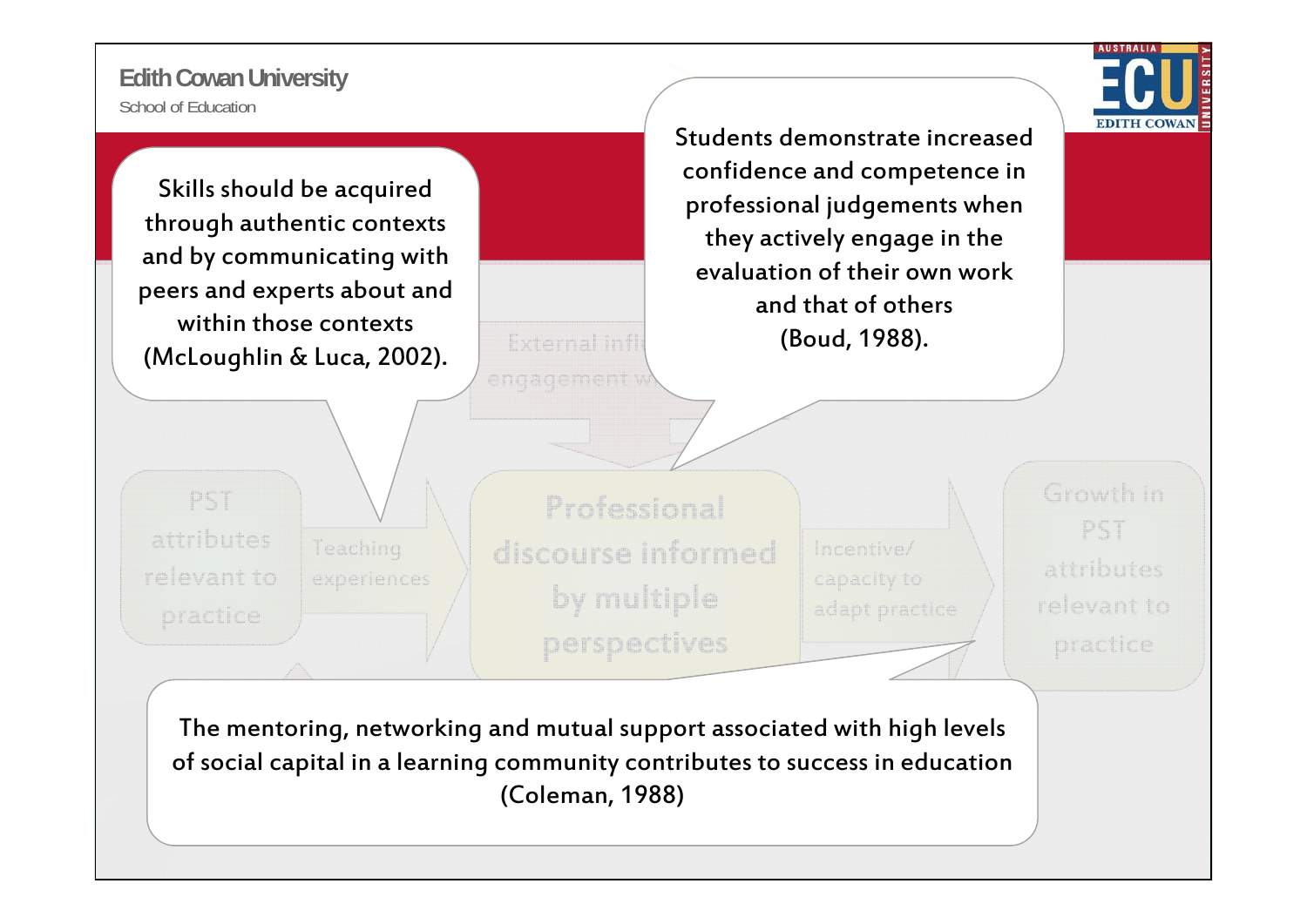

### Methodology

Phenomenological approach to illuminate development of professional judgement within a case of pre-service teacher education at a particular school.

Qualitative data:

- •Interviews (pre-service teachers & mentors)
- •Lesson videos & video clips
- •Audio recordings of video club meetings
- •Comments on discussion board
- •Mentor written feedback
- •Progress maps

Quantitative data:

•Surveys of classroom students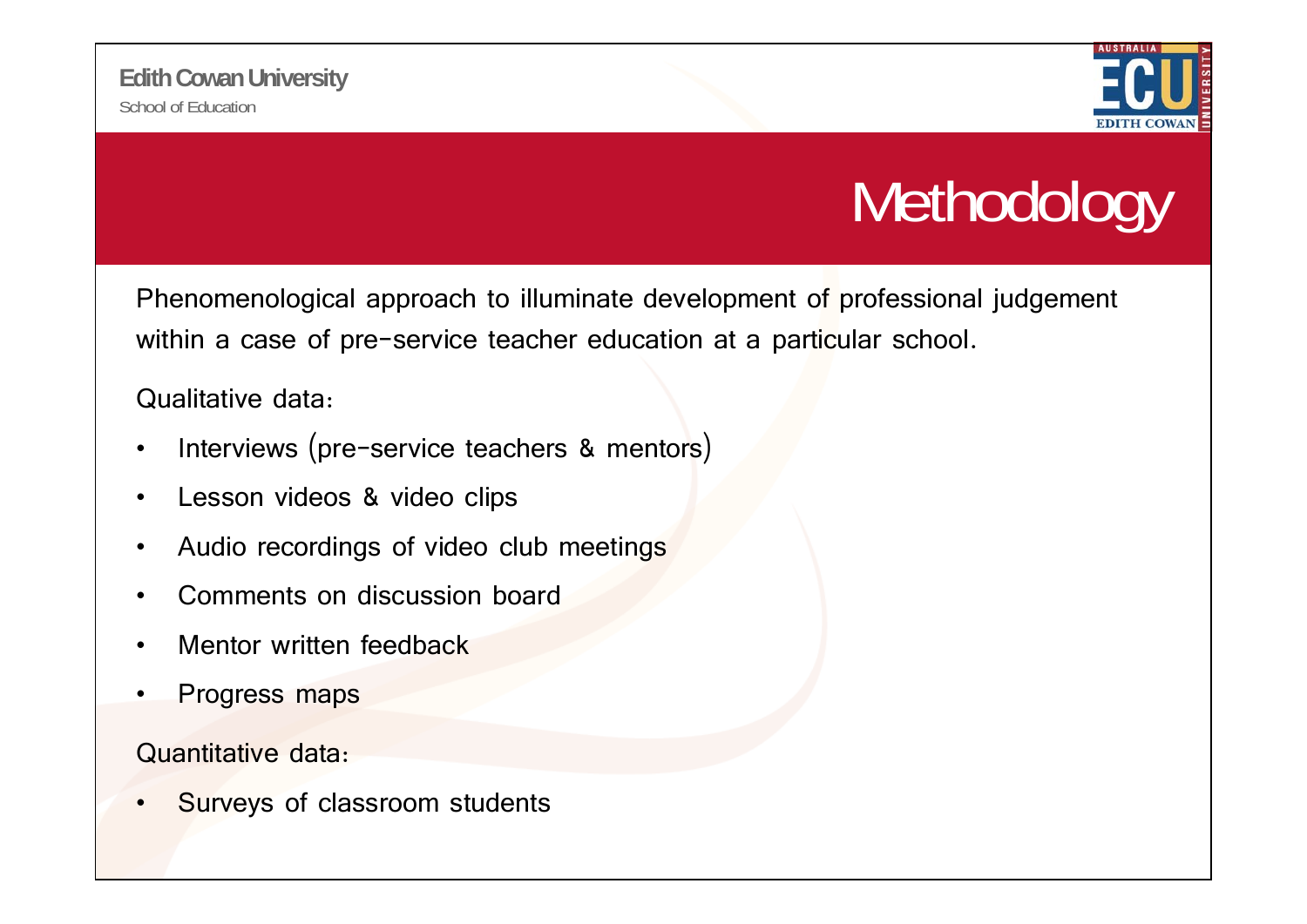

## Preliminary findings

- • External factors powerfully influence PSTs' opportunities for professional growth.
- • Mentor teachers' role as assessors means their feedback may be perceived as judgemental.
- •Pre-service teachers feel bombarded with advice. They exercise their agency by selecting what to act on and what to ignore (not always well!).
- • Sharing experiences with peers through video and discussion provides critical support to pre-service teachers during their final practicum.